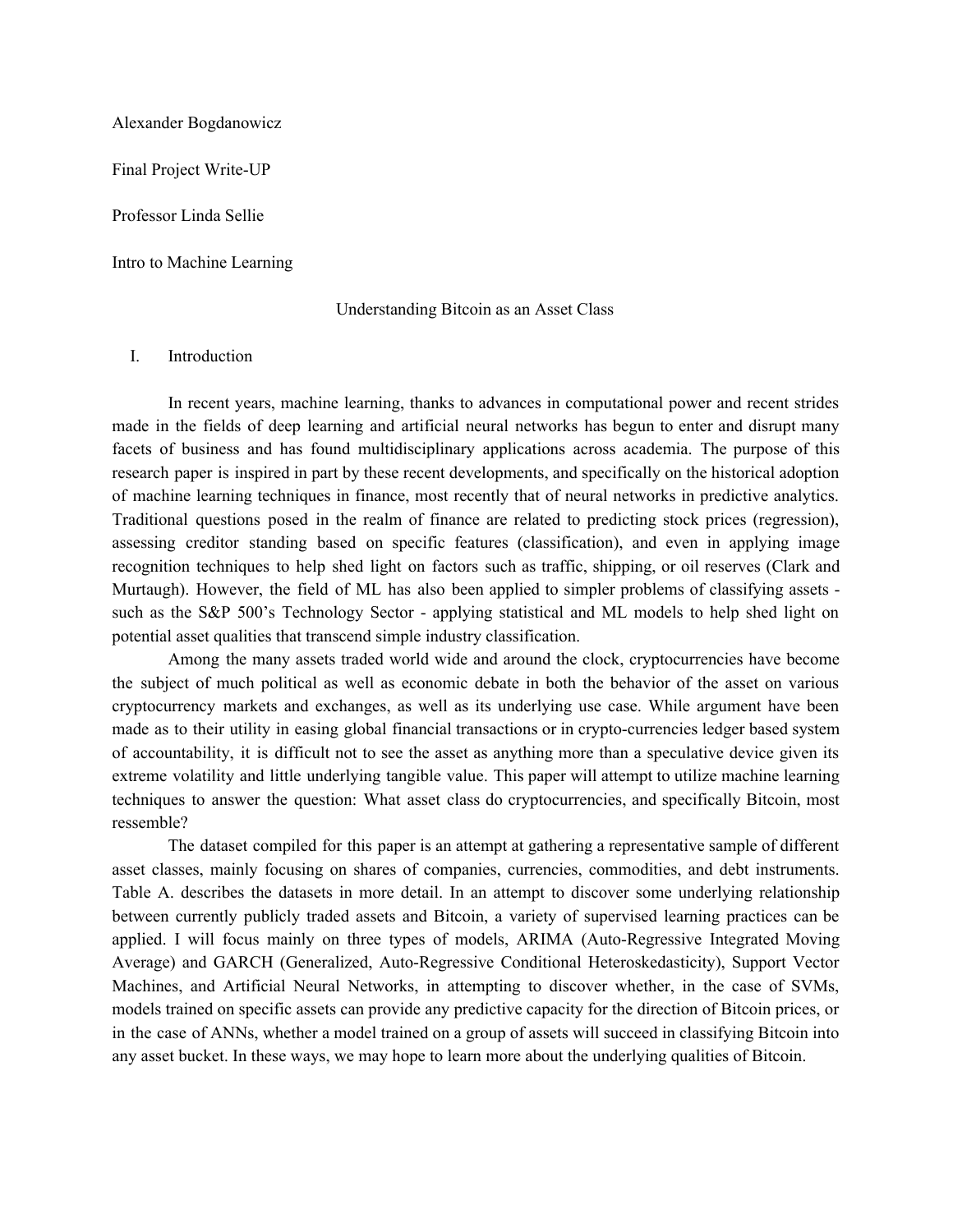| Asset Class                                             | Data                                                          | Features            | Source                         | Date-Range               |
|---------------------------------------------------------|---------------------------------------------------------------|---------------------|--------------------------------|--------------------------|
| Stocks/Shares in<br><b>Publicly Traded</b><br>Companies | S&P 500 (SNP)                                                 | Price, Trade Volume | Yahoo Finance                  |                          |
| Commodities (Gold)                                      | SPDR Gold Shares (GLD)                                        | Price, Trade Volume | Yahoo Finance                  |                          |
| Currencies (FOREX)                                      | EUR/USD & USD/JPY                                             | Price, Trade Volume | Dukascopy Currency<br>Database | 2004-11-19 to 2019-04-18 |
| Corporate Debt                                          | iShares iBoxx Investment<br>Grade Corporate Bond ETF<br>(LQD) | Price, Trade Volume | Yahoo Finance                  |                          |
| Risk Free bonds                                         | iShares 7-10 Year Treasury                                    | Price, Trade Volume | Yahoo Finance                  |                          |
| Cryptocurrencies (BTC)                                  | Bitcoin USD (BTC-USD)                                         | Price, Trade Volume | Yahoo Finance                  | 2010-07-16 to 2019-04-18 |

Table A. Description of Data, Sources, and Features

### II. Supervised Analysis

## A. ARIMA/GARCH Modeling

We begin our supervised analysis by discussing the use of ARIMA/GARCH modeling to help gain initial insights into the dataset and in order to generate new features to be used in more complicated models. The power in these models comes from their ability to process time-series data that is neither mean nor variance stationary by inducing such stationarity through innovative autoregressive and moving average techniques, to which notable contributions have been made by NYU Professor and nobel laureate Robert F. Engle, who first described the GARCH framework in his seminal 1982 paper "Autoregressive Conditional Heteroscedasticity with Estimates of the Variance of United Kingdom Inflation" in 1982 (Engle 1). Specifically, these models rely on the fact that time series finance data is often random-walk, meaning that a stock's position at time t, is a result of its position at time t-1. A portion of this issues is tackled in simply "normalizing" the data in calculating the logged returns, as done initially, in the data preprocessing stage. However, while the data may seem mean and variance stationary, that is, the data is time-irrelevant with constant mean and standard deviation, a look at the auto- and partial-autocorrelations of squared returns is revealing of another story, as seen in Figure 1. (Duke University, "Introduction to Arima Models"). We therefore generate Partial and Auto-Correlative plots in order to better understand the behavior of each data, and its specific ARIMA needs, as inspired and influenced by the steps taken by Shub Jain, in his set of lectures on Time Series analysis located on Medium (Jain, Shub, Medium).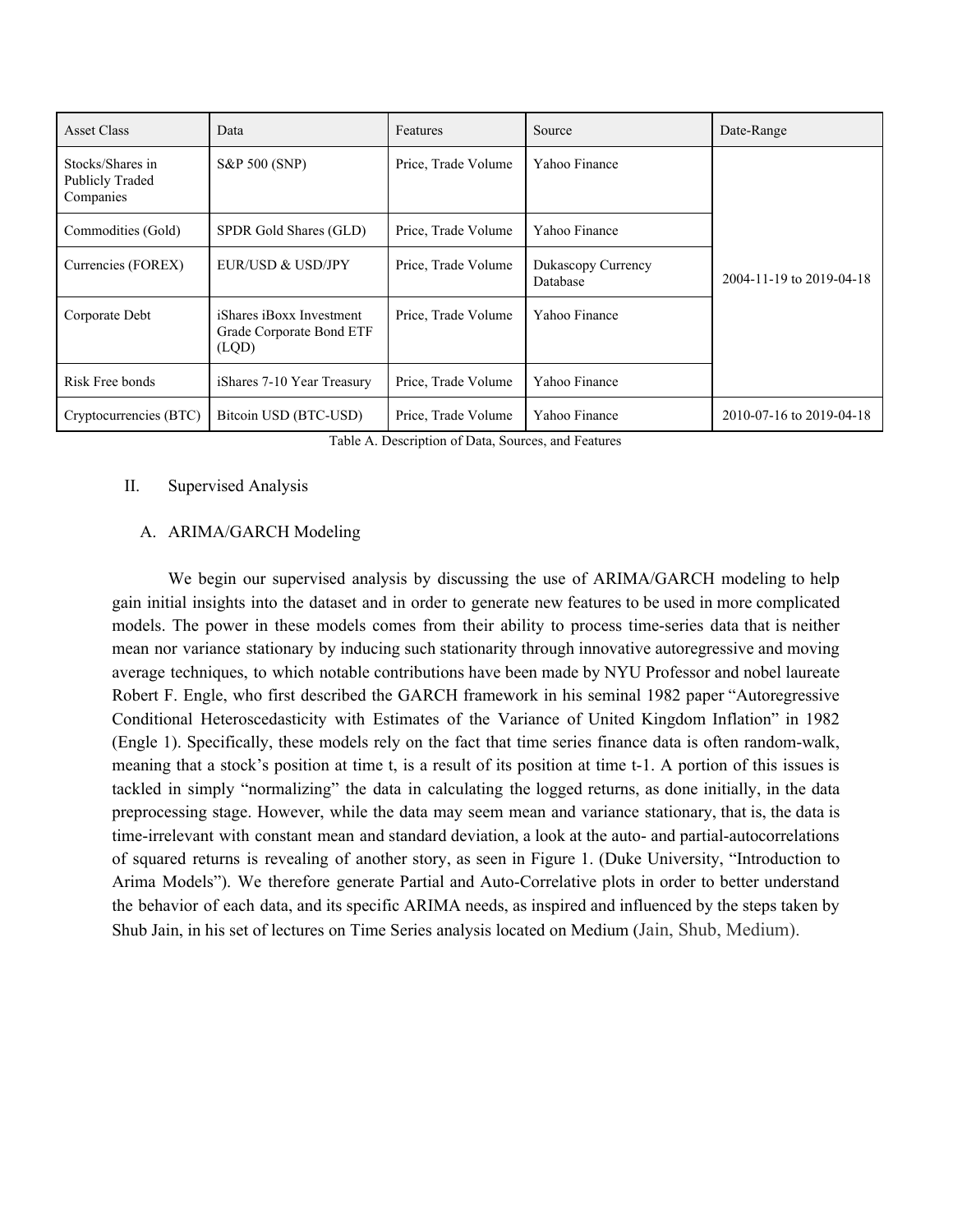

Figure 1. Time Series Partial and Auto-Correlation (Plt Design: Jain, Shub Medium Time Series Analysis)

Although attempts were made to try and generate the optimal ARIMA model parameters (i.e. # of autoregressive terms, # of differences needed for stationarity, # of lagged forecast errors) by minimizing a certain cost function, the Akaike Information Criterion, a log-likelihood measure of model fit, the time consuming nature of generating each model for different iterations of i, d, and j, and the fact that the specific time series in question were rather complex meant that a more feasible method for assessing optimal ARIMA parameters was by simply observing the Partial and Autocorrelation functions and choosing ARIMA inputs accordingly.

It is important to note that ARIMA models left to be generated automatically will often choose lags for very large p and q, leading to overfitting. The solution to this problem was in utilizing an AIC cost function to identify the best models but our method of looking at the correlation function was also effective. Both of these can be seen as forms of regularization of model parameters in an effort to prevent overfitting.

The final step was to generate ARIMA predictions for the time series, and collect the residuals. While I attempted to generate GARCH models for each asset class, the particularity of each models ARIMA inputs - as GARCH must be run on ARIMA Residuals (effectively error terms) - made GARCH outputs for certain Asset Classes unreliable and unable to classify the autocorrelation imbedded in the time series. Thus estimating variance was not a convenient option with the GARCH framework. For our Machine Learning purposes however, the residuals would provide a good amount of information regarding the variance of the model at time t, relative to its price movement.

### B. Support Vector Machines as Directional Classifiers

In an effort to further our goal of understanding Bitcoin as an asset class relative to current popularly traded assets, I decided to pursue a binary classifier, specifically a Support Vector Machine Classifier that would be trained to predict the direction of returns one-month in advance (20-days), with a unique SVM trained for each asset class, excluding bitcoin. The model parameters were inspired by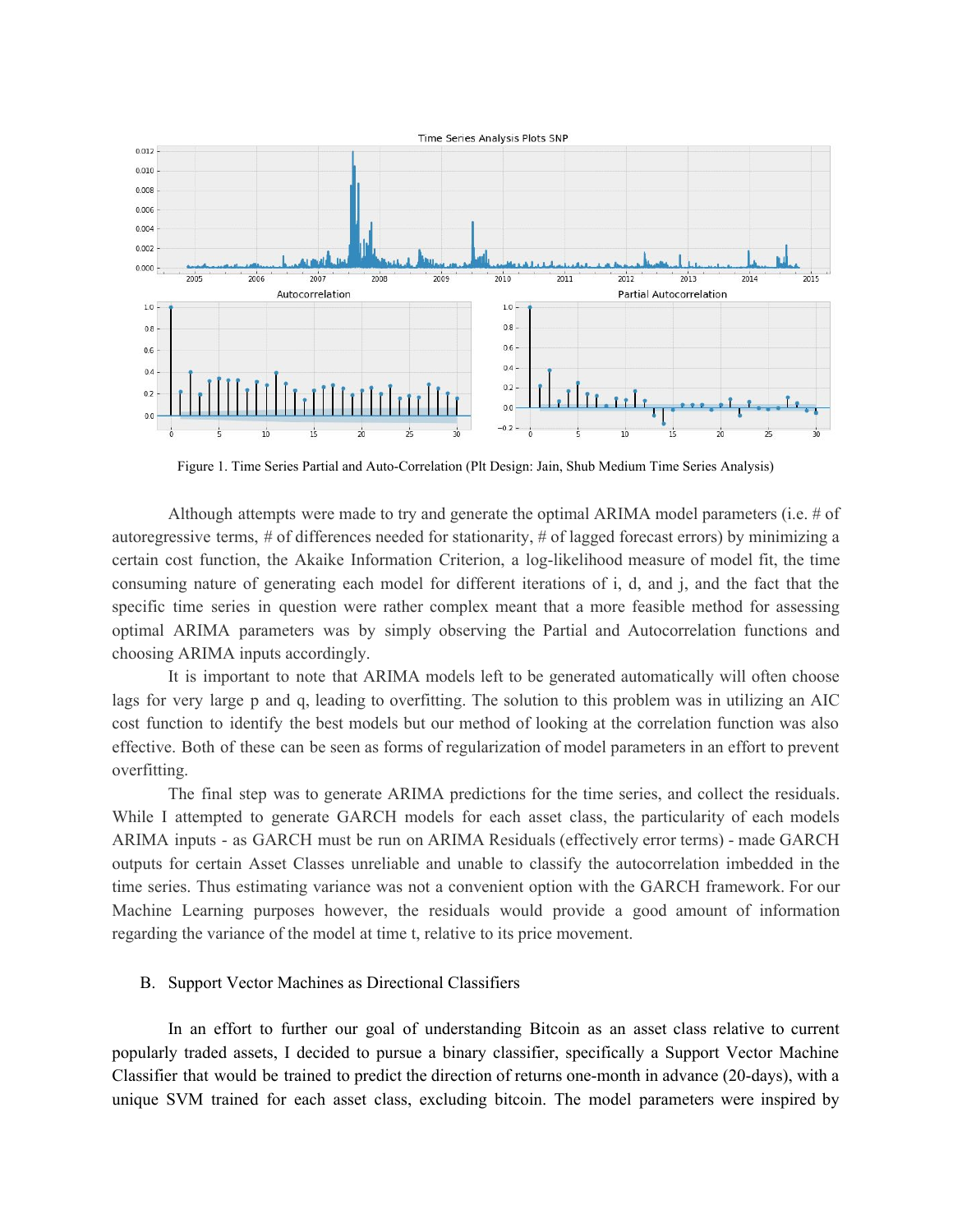Saahil Madge's 2015 work "Predicting Stock Price Direction using Support Vector Machines" where he trained an SVM classifier on multiple time frames using Stock Price Volatility and Momentum (Madge, Saahil, Independent Work Report). In a similar fashion, I built the asset class SVM classifier to take advantage of these two data transformations, Volatility and Momentum, but also added the residuals from the previous ARIMA models smoothed over a monthly (20-day) period. Thus the SVMs were built on three main features, representing the average change in prices over 20-days, the average direction of price changes (momentum), and the deviation from the expected normal stock price (residuals). However, in addition to assessing which SVM would classify the direction of bitcoin returns most accurately, I was also curious whether the addition of the ARIMA residuals provided the SVM classifier with more information and variance in order to create a better separating hyperplane in higher-dimensional space. Therefore, the first generation of SVM models was built only on Price Volatility and Momentum.

It is also important to identify the advantages of our SVM classifier and what extra model parameters might be necessary, such as regularization parameters or model gamma. As a result of the model specification of maximizing the distance between model support vectors and the separating hyperplane, without regularization parameters, SVMs are prone to overfitting, as the model prioritizes minimizing classification error, which can cause tight margins. In training our models, we would like them to prioritize accuracy of the testing. Therefore, in training the classifier, I iterate over sets of regularization values *c*, and gamma parameters *g*, and perform 10-fold cross validation in order to find the model that performs best on the randomly initialized testing sets for specific values of C and G. An additional advantage to using SVMs is their unique ability to take advantage of kernels, which, help transform the input data to make it more linearly separable (i.e. via adding polynomial terms etc.) and ease the process of creating a separating hyperplane. Per advanced finance literature, the majority of SVMs take advantage of the Gaussian Radial Basis function, as a result of its unique geometric properties (handles diverse sets well) as explained in Rosillo, et al (Rosillo, et al, Journal of Forecasting). Therefore, I will be using the gRBF in training the SVMs. These advantages are illustrated in the plot in Figure 2. Outputs from the first generation model can be seen in Table B.



Figure 2. Plotting Volatility, Momentum and the RBF Transformation into  $R^3$  space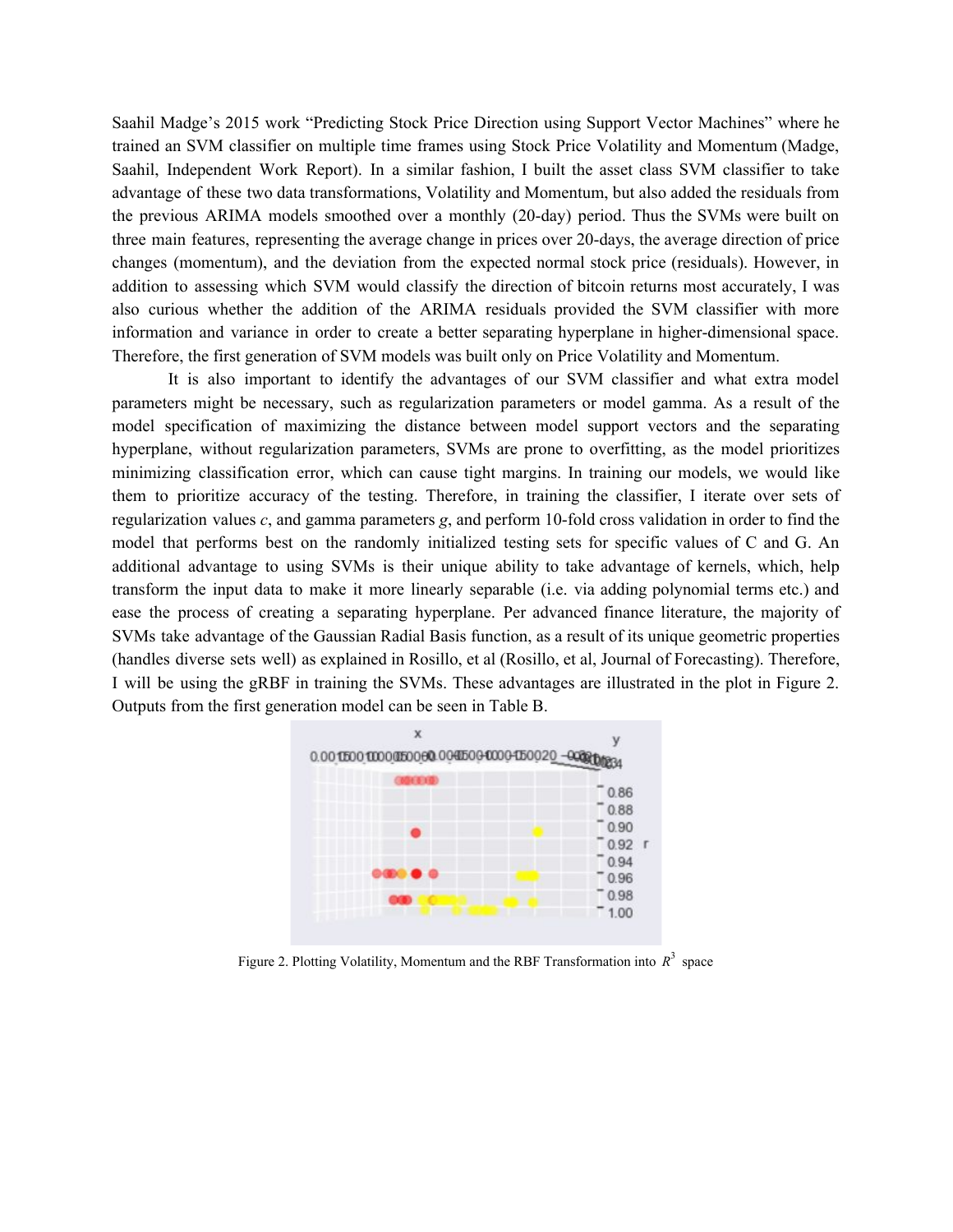|                       | <b>S&amp;P 500</b> |                   |                            |          |              | Gold EUR/USD USD/JPN Corp_Bonds Treas_Bonds |
|-----------------------|--------------------|-------------------|----------------------------|----------|--------------|---------------------------------------------|
| C Param               | 10 <sup>°</sup>    | 0.001             |                            | 0.0001   | 10           | 0.001                                       |
| Gamma                 | 10 <sup>1</sup>    | 0.01              | 100                        | 100      | <b>START</b> | 0.01                                        |
| <b>Train Accuracy</b> |                    |                   | 0.641176 0.530195 0.532053 | 0.504181 | 0.530341     | 0.527408                                    |
| <b>Test Accuracy</b>  |                    | 0.701117 0.604457 | 0.579387                   | 0.579387 | 0.614525     | 0.612813                                    |

Table B. SVM Top-Model Results from training on Volatility and Momentum

While the results do not seem impressive at first glance, it is important to put them in perspective. All classifiers were able to achieve better than guessing (>50%) accuracy in predicting stock price direction, one-month out. In finance, every percentage point counts, and this seems to be counterintuitive to the formulations of the Efficient Market Hypothesis which states that prices are always a function of new information. We see that, the SVM performed the best on the general stock market index, the S&P 500, and this is likely due to the fact of the immense role of momentum that factors into the daily/monthly price variations of the index. In any case, I proceeded to utilize the same methodology in adding the ARIMA residuals and training this time, on the three aforementioned features. The results are summarized in Table C.

|                                           | <b>S&amp;P 500</b> |        |                            |          | Gold EUR/USD USD/JPN Corp_Bonds Treas_Bonds |          |
|-------------------------------------------|--------------------|--------|----------------------------|----------|---------------------------------------------|----------|
| C Param                                   | 100                | 0.0001 | 100                        |          | 10                                          | 0.001    |
| Gamma                                     | 0.0001             | 0.001  | 100                        | 0.001    | 0.1                                         | 1        |
| Train_Accuracy 0.638278 0.529412 0.560855 |                    |        |                            | 0.504644 | 0.531124                                    | 0.527554 |
| <b>Test Accuracy</b>                      |                    |        | 0.713092 0.611732 0.598886 | 0.575419 | 0.612813                                    | 0.611732 |

Table C. SVM Top-Model Results from training on Volatility, Momentum, and Arima Residuals

We observe similar results to the original model trained on just two features, except that, at least for the first 3 asset classes, we seem to achieve a better Testing Accuracy, and in Finance, even a percentage point increase in accuracy can be worth the inclusion of another feature and increases in complexity. What we are most interested in however is how these two sets of asset class directional classifiers will fair when the input data is bitcoin as this will help shed light on which asset class bitcoin may share some hidden attributes with. Tables D. and E. outline the results of running each optimized SVM classifier on bitcoin volatility and momentum in the first set, and the additional inclusion of ARIMA residuals in the second set.

|                                          | <b>S&amp;P 500</b> |                   |          |          | Gold EUR/USD USD/JPN Corp_Bonds | <b>Treas Bonds</b> |
|------------------------------------------|--------------------|-------------------|----------|----------|---------------------------------|--------------------|
| C Param                                  | 10 <sup>10</sup>   | 0.001             |          | 0.0001   | 10                              | 0.001              |
| Gamma                                    | $10^{\circ}$       | 0.01              | 100      | 100      |                                 | 0.01               |
| Bitcoin Train Accuracy 0.567483 0.565599 |                    |                   | 0.37602  | 0.565599 | 0.474576                        | 0.565599           |
| <b>Bitcoin Test Accuracy</b>             |                    | 0.595506 0.589888 | 0.331461 | 0.589888 | 047191                          | 0.589888           |

Table D. SVM Top-Model Results Testing on Bitcoin Volatility and Momentum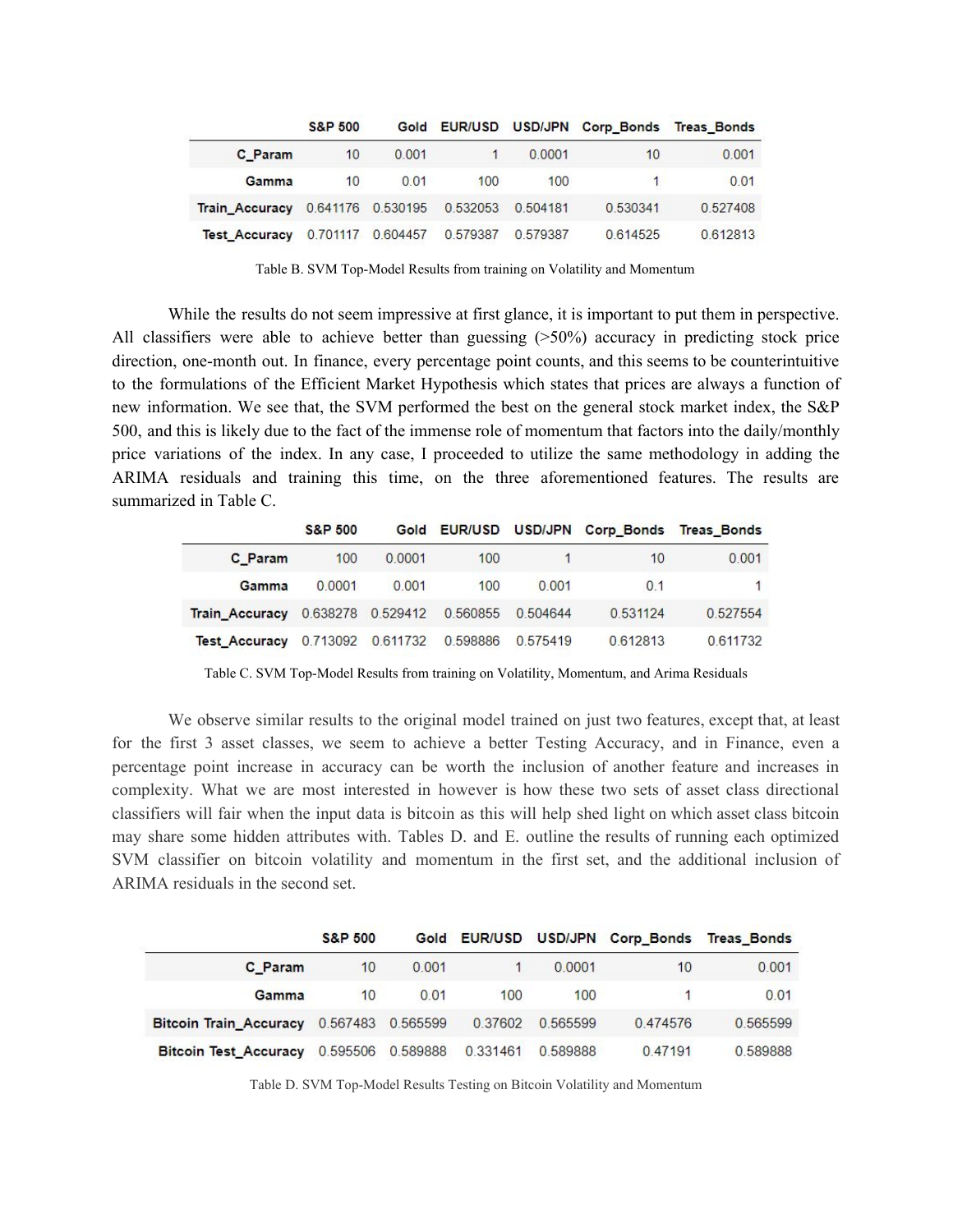|                               | <b>S&amp;P 500</b> |        |                                        |          |          | Gold EUR/USD USD/JPN Corp_Bonds Treas_Bonds |
|-------------------------------|--------------------|--------|----------------------------------------|----------|----------|---------------------------------------------|
| C Param                       | 100                | 0.0001 | 100                                    |          | 10       | 0.001                                       |
| Gamma                         | 0.0001             | 0.001  | 100                                    | 0.001    | 0.1      |                                             |
| <b>Bitcoin Train Accuracy</b> |                    |        | 0.563716  0.563716  0.694915  0.563716 |          | 0.502197 | 0.563716                                    |
| <b>Bitcoin Test Accuracy</b>  |                    |        | 0.606742 0.606742 0.674157             | 0.606742 | 0.567416 | 0.606742                                    |

Table E. SVM Top-Model Results Testing on Bitcoin Volatility, Momentum, and Arima Residuals

These results are revealing of more than just which asset class is most similar to that of bitcoin, and explains more on the efficacy of ARIMA residuals as an explanatory feature, as well as the likely inter-relation between asset classes on the basis of Momentum and Volatility. For example, we see that in reality, most of the models, 2/3rds in fact, do a decent job of predicting the direction of bitcoin returns one-month out. This is likely due to the fact that momentum and volatility behave similarly across asset classes at least in the predictive capacity (the SVMs shouldn't differ too much if we were to test each asset class on each other). However, what is more interesting is the role of ARIMA residuals, and how much this increases the predictive capacity of the EURO/USD currency value in its predictive capacity for bitcoin. Thus, all things considered, it seems that Bitcoin does not share similar volatility/momentum properties on an isolated basis to the currency pair, but instead shares a great relationship between those two factors, and the models residuals. This leads me to believe that Bitcoin may in fact house characteristics of a few different asset classes, or, as is more likely, is in fact in a category of its own. These findings warrant more investigation.

#### C. Neural Network for Classifying Assets

While Support Vector Machines offered interesting insights into the inter and intra-asset relationships of momentum, volatility, and ARIMA residuals, insights into what asset class best describes Bitcoin were marginal in that relationships needed to be extrapolated from the data and accuracy of each SVM. It is for this particular drawback that Neural Networks can compensate as I am relatively unconstrained when it comes to the model's feature space and the output space can be designed to categorize by asset.

Insights from the ARIMA/GARCH analysis and the further use of ARIMA residuals revealed certain difficulties in estimating a propert model for Corporate Bonds and the USD/JPY foreign exchange rate. Specifically, a proper GARCH model could not be fitted - at least per the aforementioned training constraints - for those assets. In addition, relative to classification, these asset classes might prove redundant given their correlations with Treasury Bonds (simple risk premium) and currency respectively. Therefore, in the interest of better classification, we remove these two classes from further consideration.

In terms of the ANNs feature space, as we are able to provide a much higher-dimensional vector as an input layer, we refrain from heavy preprocessing of the data and choose to rely on 20-days worth of Logged Returns, Normalized Trade Volumes, and residual ARIMA values. Thus the input layer will consist of a length 60 vector consisting of the aforementioned data points in consecutive order. The dependent output layer will be of length 4, and will consist of 4 possible asset classes: Stocks, Currency, Commodity, and Debt Instrument.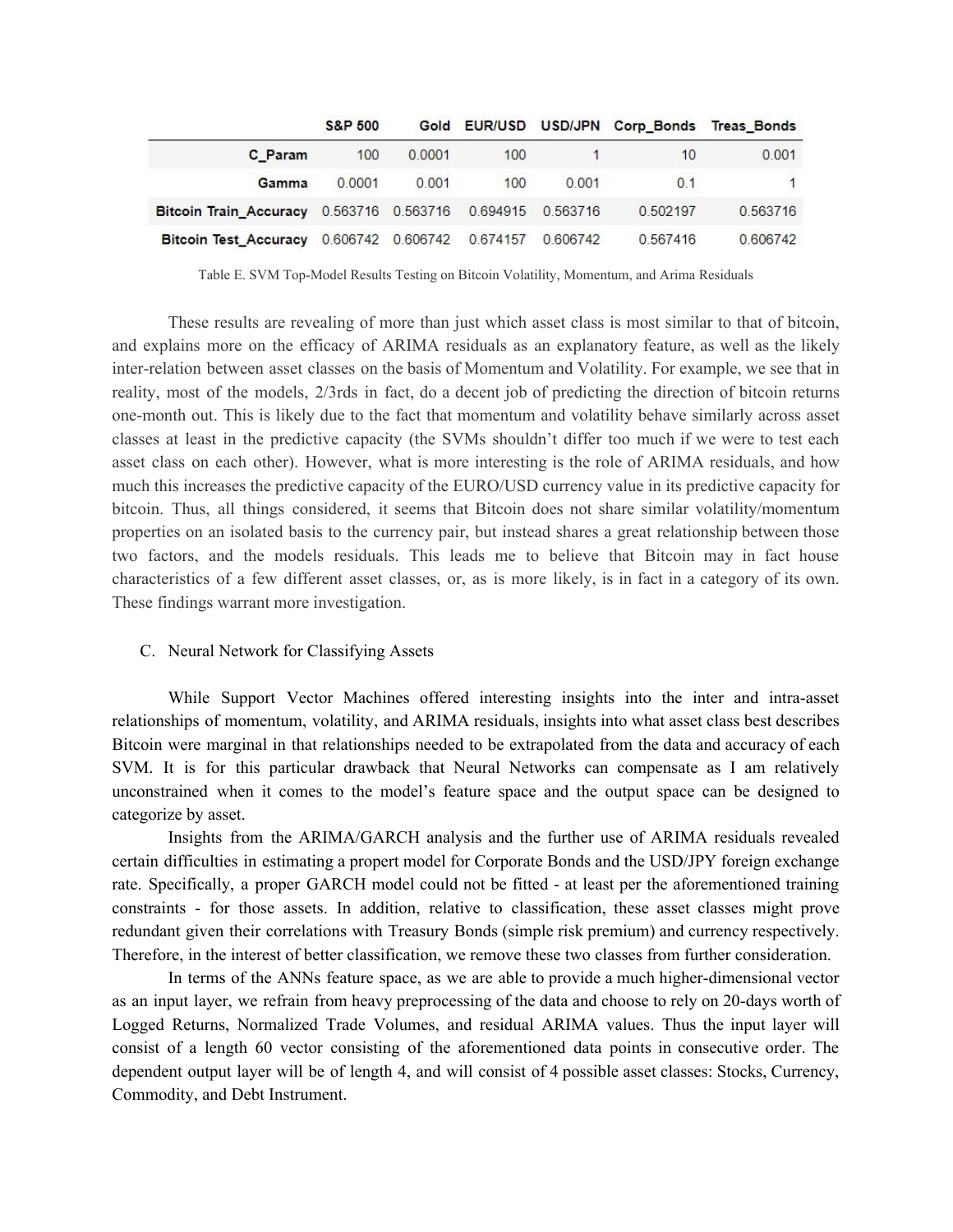We run the neural network on 3 different activation functions, and provide the results for each in Table F. We can see that, as is popularly contended, the ReLU function performed the best - and most efficiently - on both the training and testing dataset with an impressive improvement over the standard Sigmoid function. While all three activation functions take advantage of properties of non-linearity, the ReLU activation function provides addition benefits that are not present in the other two, specifically, from an efficiency perspective, there is no need to perform expensive operations in calculating the next input layer (simply output max of 0 and x). Because the ReLU function outputs an absolute number, we need to transform the output space of the final layer in order to make it interpretable by our cost function, and therefore utilize the softmax output function which outputs a vector of probabilities, and therefore just as desirable (from the perspective of interpretability) as the original sigmoid output.

|                |      |      |     |     |          | S&P 500 EUR/USD GOLD Treas Bond Test Accuracy Train Accuracy |
|----------------|------|------|-----|-----|----------|--------------------------------------------------------------|
| <b>Sigmoid</b> | 1289 | 1167 | 21  | 409 | 0.347193 | 0.350806                                                     |
| <b>TanH</b>    | 584  | 1520 | 200 | 582 | 0.424809 | 0.436839                                                     |
| <b>ReLU</b>    | 577  | 779  | 745 | 785 | 0.615385 | 0.664703                                                     |

Table F. Raw Classification Outcomes for Each Model and Test/Train Accuracy

In regards to the complexity of the neural network, as there seems to be no specific theory on the proper set of hidden layers into the function, and as there were clear computational limits, I decided to stick to an input layer of 60 and a proportional hidden layer of the form  $(\frac{2}{3} * \text{ input} + \text{output})$ . From the perspective of model accuracy, I was unable to assess the benefits of more layers, however from a theoretical perspective, one seems to be sufficient for capturing the non-linearities of the dataset. From a regularization perspective, as implementing a regularization parameter for the simple neural network is rather convenient, I decided to set the Sigmoid, TanH, and ReLU functions with the following respective regularization parameters: 0.0001, 0.005, and 0.001. After a few iterations of the TanH activation function based neural network, it became apparent that the function was prone to getting stuck, and increasing the regularization parameter to the aforementioned value helped remediate this issue, as well as increasing the classification accuracy a notable amount.

It is important to highlight how well the ReLU model performed in Test Accuracy and some potential reasons for its performance. Table G. depicts the confusion matrix for ReLU classification, and sheds some light on where the model's classification strengths and weaknesses are. It is clear straight away that the model is particularly good at distinguishing the currency asset class from the other 3, at a rate of over 80% accurate. We should note that this does not come as much of a surprise as a similar phenomenon occurred while training the second generation of support vector machines with the ARIMA residual data. It may be that the value added by this feature helps to distinguish it from the other asset classes. We can also attempt to analyze the outcome from the perspective of the assets themselves. As currencies are inherently more volatile than any other asset classified by our Neural Net, it is also likely that, in addition to the variance that may be extracted from the residuals, the 20-day logged returns and volume also tell a similar story.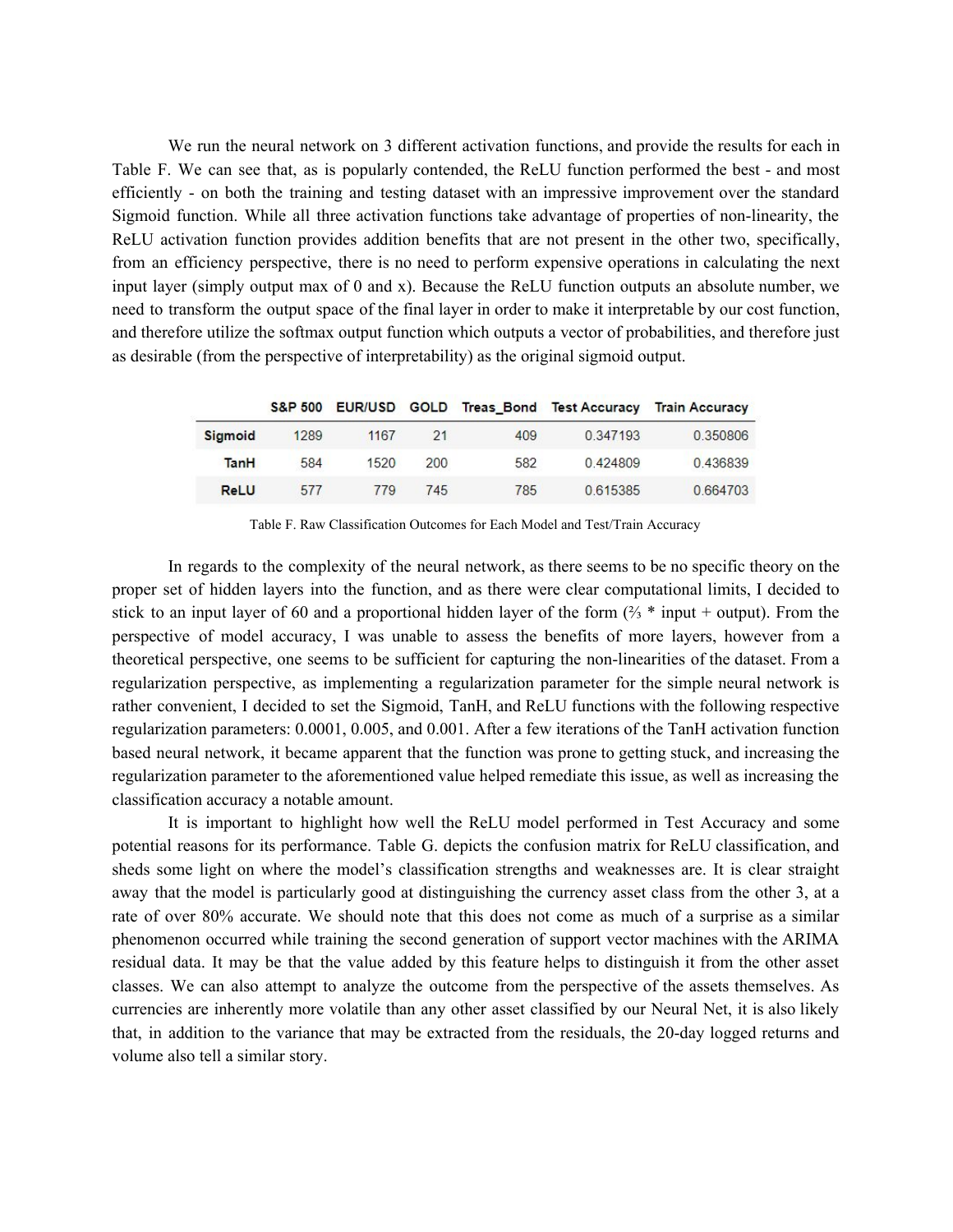|                                       |               |                            |                   | S&P 500 EUR/USD GOLD Treas Bond |
|---------------------------------------|---------------|----------------------------|-------------------|---------------------------------|
| <b>S&amp;P 500</b>                    |               | 0.566724 0.034660 0.284564 |                   | 0.215287                        |
| <b>EUR/USD</b> 0.050260               |               | 0.802311 0.010738          |                   | 0.039490                        |
|                                       | GOLD 0.246101 |                            | 0.002567 0.562416 | 0.229299                        |
| Treas_Bond 0.136915 0.160462 0.142282 |               |                            |                   | 0.515924                        |

Table G. ReLU Neural Network Confusion Matrix

Finally, as was the goal from the very beginning, we apply the most accurate classifier (in this case it must be ReLU as it not only beats the other models on EUR/USD, but achieves better individual asset accuracy than the other models do as a whole), to attempt to classify Bitcoin and arrive at the results featured in Table H. Of the almost 1800 sampled bitcoin feature sets of 20-day logged returns, volume traded, and ARIMA residuals, the majority were classified, in similar fashion to the results by the SVM analysis, as a currency, with another significant portion resembling treasury bonds.

|                                                     |  | S&P 500 EUR/USD GOLD Treas_Bond |
|-----------------------------------------------------|--|---------------------------------|
| <b>ReLU Classification 0.13251 0.601348 0.01909</b> |  | 0.247052                        |

Table H. ReLU Neural Network Classification of Bitcoin Feature Set Results

#### III. Unsupervised Analysis in Finance

Although in our case, given the fact that we have been working with inherently classified data,, in many ways our goal has been to classify Bitcoin as an asset class based on its relation to other assets. In this way, the problem is one of unsupervised analysis, as based on the qualities of processed data, we would like to infer how to best classify Bitcoin. Thus our use of support vector machines, in generating a real space divided by a separating hyperplane, geometrically is akin, at least in logic, with the use of a k-means classification algorithm, which could theoretically map our feature set into real space, and analyze the relationships between different asset classes based on euclidean or cosine distance in this way. If we were to classify only companies, a k-means classifier would undoubtedly be used as a first-step screening tool to discover any, non-evident relationships between different firms across a specific sector, for example. However, due to limitations of our data set, specifically in that the diversity of the asset classes prevents determining cross-asset features, outside of trade-information (e.g. Market Cap, Price/Earnings, Debt/Equity, etc.), k-means analysis would, and has upon testing, result in no specific relationship among the different data points of each asset class.

Finance is filled with application for unsupervised analysis. For example, Principal Component Analysis, which relies fundamentally on projecting data onto the axis of greatest variance, has been applied to bond yields (e.g. yield curve), in order to discover what are called "Factor's", divided into level, slope, and curvature, and can be used to reproduce yield curves to a high-degree of accuracy (Redfern, David Moody's Analytics). The power from PCA comes from its ability to reduce the dimensionality of data but at the same time retaining the variance, or what can be thought of as information. The results can then be applied to auto-regressive models utilizing less features but operating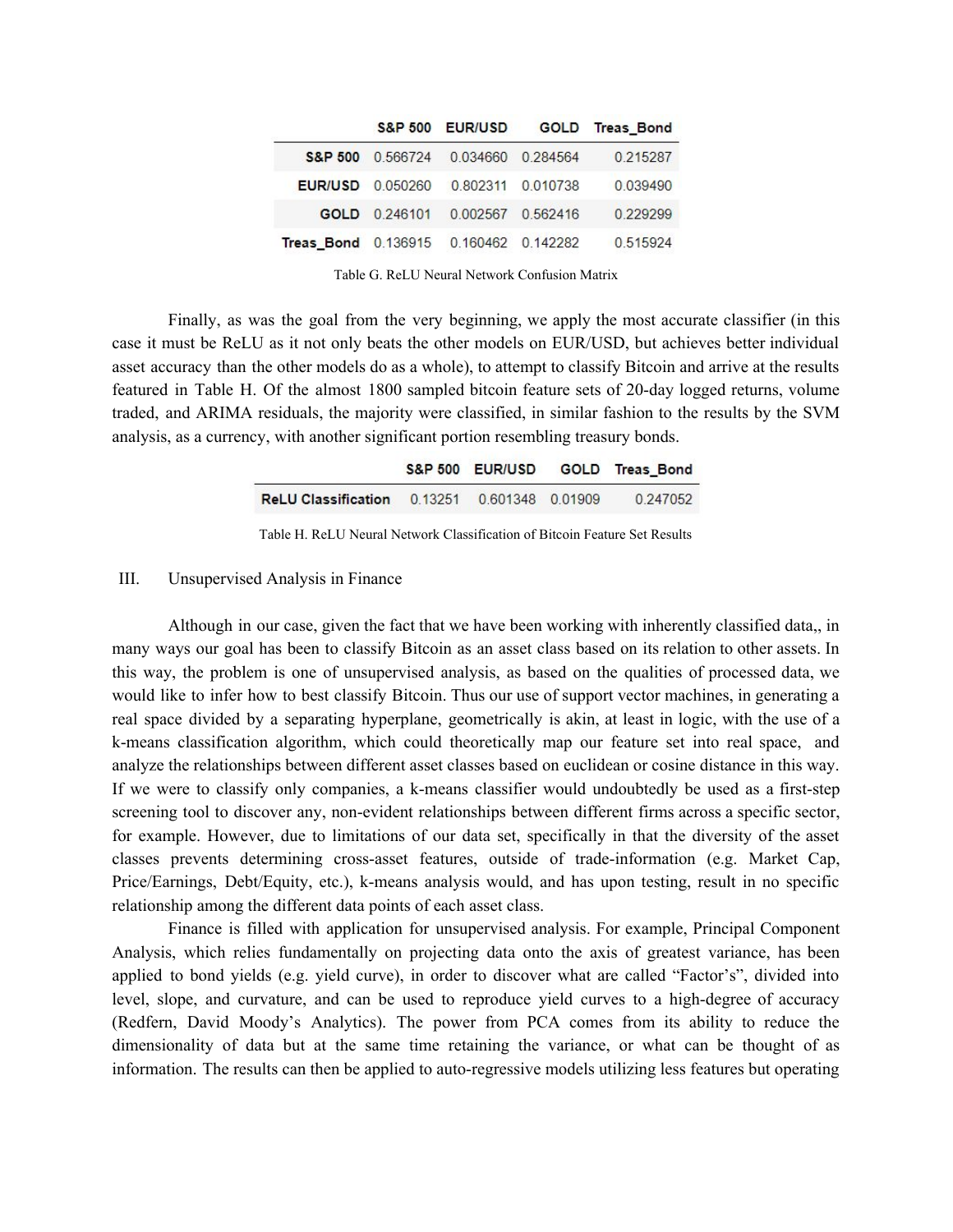on a similar amount of information to help predict yield shifts and help financial institutions better adapt their asset portfolios.

# IV. Conclusion

The results of our analysis into the characteristics of Bitcoin as an asset class may not be groundbreaking, but they certainly do pose new questions to be answered, and perhaps even offer insights into how Bitcoin across asset classes, and how different assets relate to each other. The fact that the "crypto-currency" is most similar to the EUR/USD currency in both our analysis of Support Vector Machines and Neural Networks may be the result of a variety of reasons, from the fact that the cryptocurrency may be developing currency-like use cases - though it certainly still lacks in liquidity - or perhaps the two assets, bitcoin and our currency asset class are simply both more volatile than the other classes under study, and relate to each other on that dimension alone. While it is difficult to assess, it is easy to see the power and usability of machine learning techniques from simple regression analysis and ultimately culminating in a fairly sophisticated Neural Network, in assessing non-linear relationships that cannot necessarily be extracted by any other means, besides perhaps the gift of intuition.